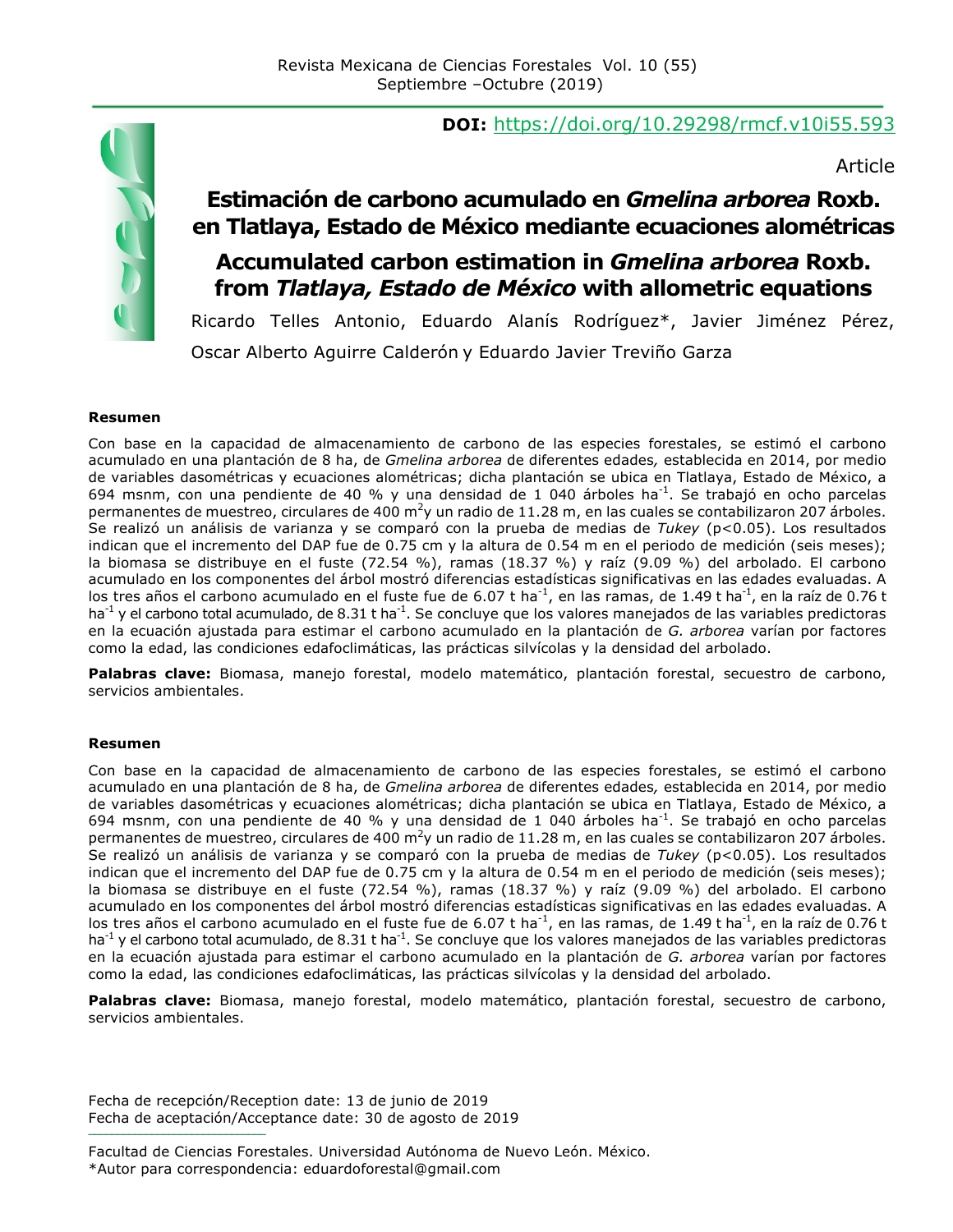# **Introduction**

One of the options to mitigate climate change is carbon capture and storage because of its high potential to reduce greenhouse gases in the atmosphere (Benea, 2017). Carbon is absorbed by vegetation with photosynthesis and by the soil of ecosystems through the dynamics of carbon, which consists of the contributions of dead plant material, its loss by mineralization and its accumulation by humification; therefore, this component stores the largest amount of the element (IPCC, 2015).

The importance of the biomass of tree species in carbon storage has been recognized for several decades (Bohre *et al*., 2013); in this context, forest plantations are particularly valuable (Rasineni *et al*., 2011) and, even more, when fast-growing taxa are incorporated (Norby *et al*., 2005).

There is a potential for carbon uptake in biomass that could preserve carbon for decades in the wood. In addition, the use of biomass for energy purposes, from waste by-products from wood or crops, or from cultivated trees expressly intended for that purpose, could lead to a reduction in net greenhouse gas emissions if fossil fuels will be replaced (IPCC, 2015).

Mexico has an established area of commercial forest plantations of 270 000 ha of the main timber species, among which *Gmelina arborea* Roxb. occupies 24 061 ha-1 (Conafor, 2014).

At international level, several studies have been developed aimed at estimating the carbon stored in plantations of *G. arborea* with the use of allometric equations. In India, Bohre *et al.* (2013) calculated the accumulated carbon worked with the normal diameter (1.30 m) and the total height as predictive variables. In Colombia, Melo (2015) with models based on processes such as photosynthetically active radiation; temperature; the availability of water in the soil, among others, estimated the carbon stored. In that same country years later, Patiño *et al.* (2018) estimated the carbon stored according to the normal diameter (1.30 m) in a five years old. In Mexico, Cámara *et al.* (2013) determined the carbon stored in plantations four years old established in *Tabasco*. Although research has been carried out that evaluates the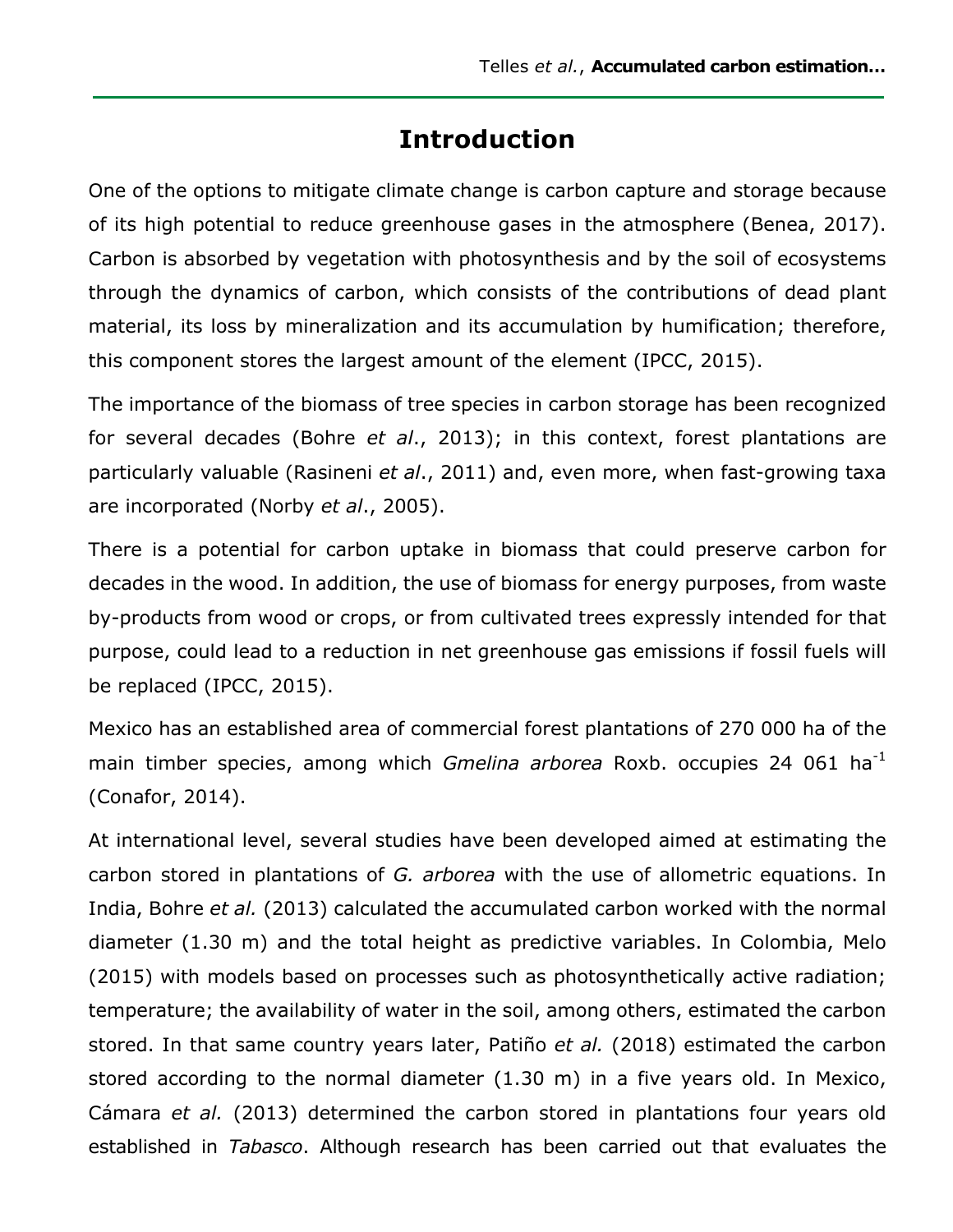accumulated carbon of *G. arborea* for some regions, the storage potential of plantations established in the State of Mexico with this species still needs to be evaluated.

Therefore, the objective of the study described below was to estimate the carbon accumulated from mensuration variables and allometric equations in a *Gmelina arborea* plantation of different ages established in *Tlatlaya*, State of Mexico.

# **Materials and Methods**

#### **Study area**

The study was carried out in the commercial forest plantation (PFC, for its acronym in Spanish) of *G. arborea* located in the *Las Piñas* farm, *Tlatlaya* municipality, State of Mexico (Figure 1). The region is part of the *Sierra Madre del* Sur physiographic province and the Depression of the *Balsas* River subprovince (Inegi, 2009). The geographical coordinates of the area of interest are 18°22´ N and 100°04´ O; its average altitude is 694 m and has a slope of 40 %.



**Figure 1**. Location of the study area in *Tlatlaya* municipality, State of Mexico.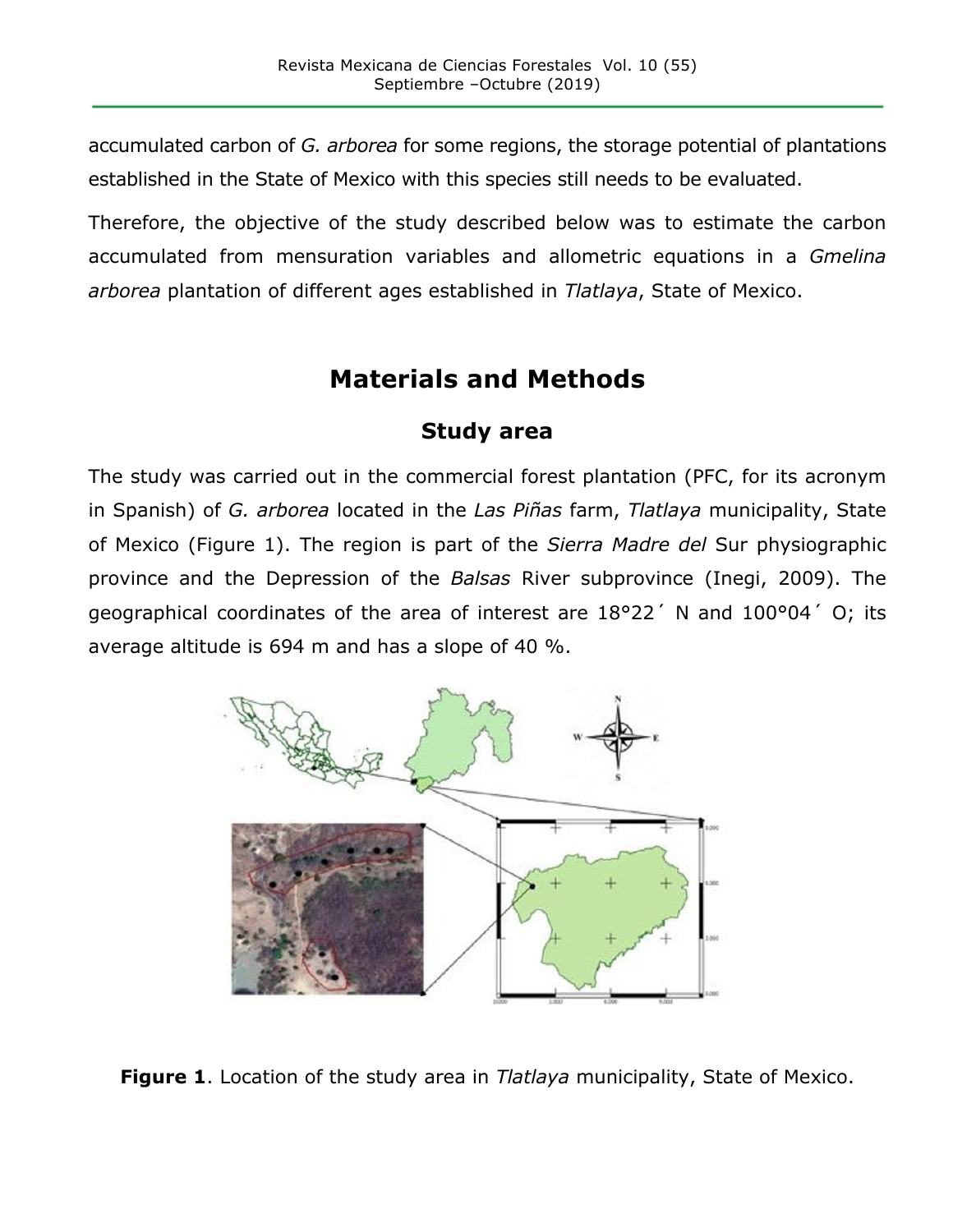The trees are planted with a 3.10 m  $\times$  3.10 m spacing, which make up a density of 1 040 ha<sup>-1</sup> trees in an area of eight hectares established in 2014. The types of soil in the area are Phaeozem (37.34 %), Regosol (34.5 %), Leptosol (10.1 %), Luvisol (10.1 %), Cambisol (6.5 %), Vertisol (0.76 %) and Fluvisol (0.31 %) (Inegi, 2009). The climate is of the Aw<sub>1</sub> type, warm subhumid with rains in summer and mean humidity of 70.88 %; and of the Aw<sub>2</sub> type, warm subhumid with rains in summer, medium humidity (20.14 %), average annual temperature from 18 °C to 28 °C and annual rainfall, 1 000 mm to 1 500 mm (Inegi, 2009).

#### **Mensuration data**

Field data collection was carried out in 2016 and 2017, at 2.4, 2.6, 2.8 and 3 years after planting. A systematic sampling was used, through which eight permanent circular sampling plots with a radius of 11.28 m (400 m<sup>2</sup>) were established, which in total formed an inventoried area of 3 200 m<sup>2</sup>, corresponding to a sampling intensity of 4 %. In total, an inventory of 207 trees of the plantation was obtained, of which DAP data were recorded at 1.3 m ( $d_{1,3}$ ) by means of a Haglof Sweden<sup>®</sup> calipper, and the total height with the Nikon Forestry Pro® hipsometer. With the variables obtained in the inventory, data were obtained regarding the basimetric area and the stem volume with the cubication equation of Rodríguez and Castañeda (2014) (Equation 1), in addition to the trunk biomass, branch biomass, foliage biomass, total aerial biomass, carbon in the trunk, carbon in branches, carbon in foliage and total carbon of the tree, to estimate the carbon accumulated in the aerial part of the plantation 2.4, 2.6, 2.8 and 3.0 years.

$$
V=\frac{\pi}{4}.D^2.h.ff\tag{1}
$$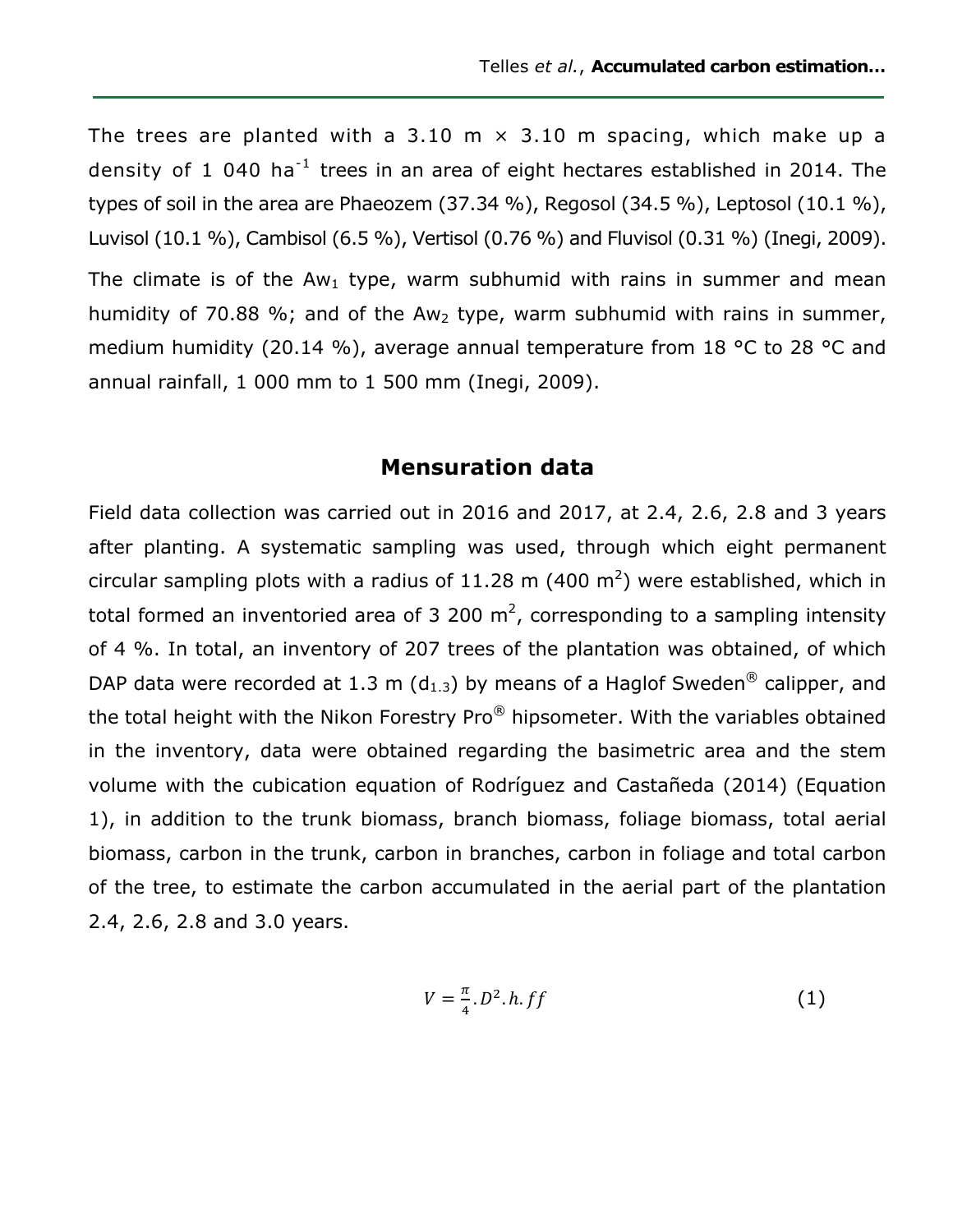Where:

 $V =$  Volume  $(m^3)$ 

 $D =$  Diameter (m)

 $h =$  Total height (m)

 $ff$  = Shape factor  $(0.46)$ 

# **Estimation of aerial biomass (shaft and branches) and accumulated carbon**

Biomass was quantified with a non-destructive sampling of the components of each *Gmelina* tree that make up the plantation (shaft and branches) (Ordóñez *et al.,* 2001; López *et al.,* 2016). For the aerial biomass, the equations proposed by Arias *et al.* (2011) for plantations of the same species in Costa Rica (equations 2 and 3):

$$
B_{fuste} = 0.075 \cdot (d)^{2.4167} \tag{2}
$$

$$
B_{rams} = 0.1001 \cdot (d)^{1.662} \tag{3}
$$

Where:

*d* = Normal diameter (cm)

*Bfuste* = Stem biomass (kg)

*Bramas* = Branch biomass (kg)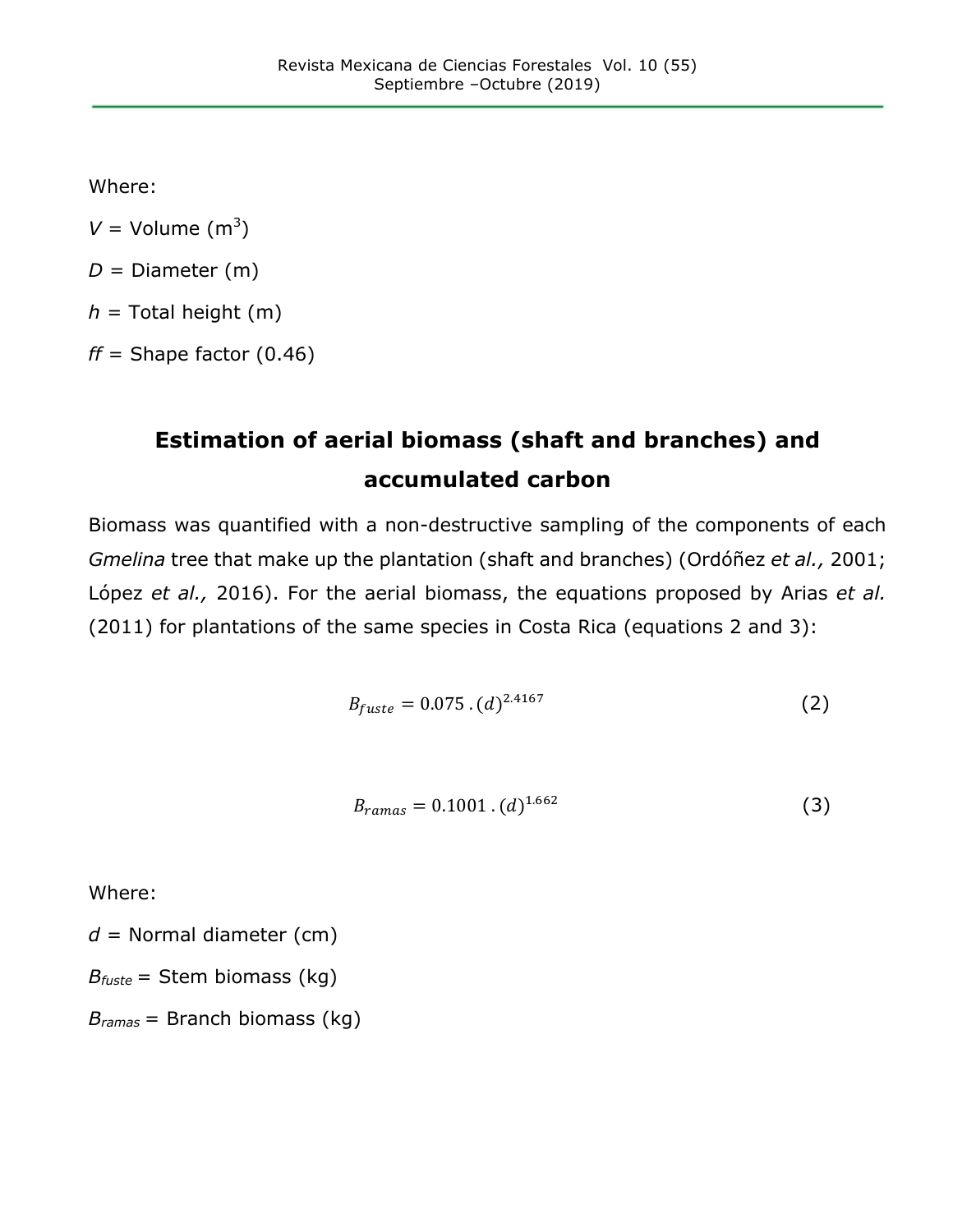#### **Root biomass / total biomass ratio (R / T)**

Fonseca *et al.* (2009) used the value of 0.10 of Mac Dicken (1997), which is a conservative value, to estimate the biomass of native species in plantations and secondary forests in *Costa Rica*.

## **Conversion Facto r(FC)**

**Conversion factor from ton of biomass (dry matter) to ton of carbon (tC).** It is the of mass carbon per cent of wood; 50 % carbon; 41 %, oxygen; 6 %, hydrogen; 1 %, nitrogen and 2 %, ash, so the amount of carbon per ton of biomass (dry matter) is close to 500 kg (50 %) (Norverto, 2006). For the present study, the value of 0.4 was considered, which coincides with that referred for young *Gmelina* plantations (between 4 and 15 years) by Cubero and Rojas (1999) who calculated an interval between 0.32 and 0.4.

## **Statistical Analysis**

The data were subjected to an analysis of variance (Anova) and comparison of Tukey means (<0.05) with the *Statistica* statistical program (Guisande *et al*., 2013) to determine the statistical difference in the PFC of *G. arborea* at different ages.

## **Results**

Based on the forest inventories carried out in December 2016, February, April and June 2017, the PFC is established in an area of 8 ha, with the following characteristics: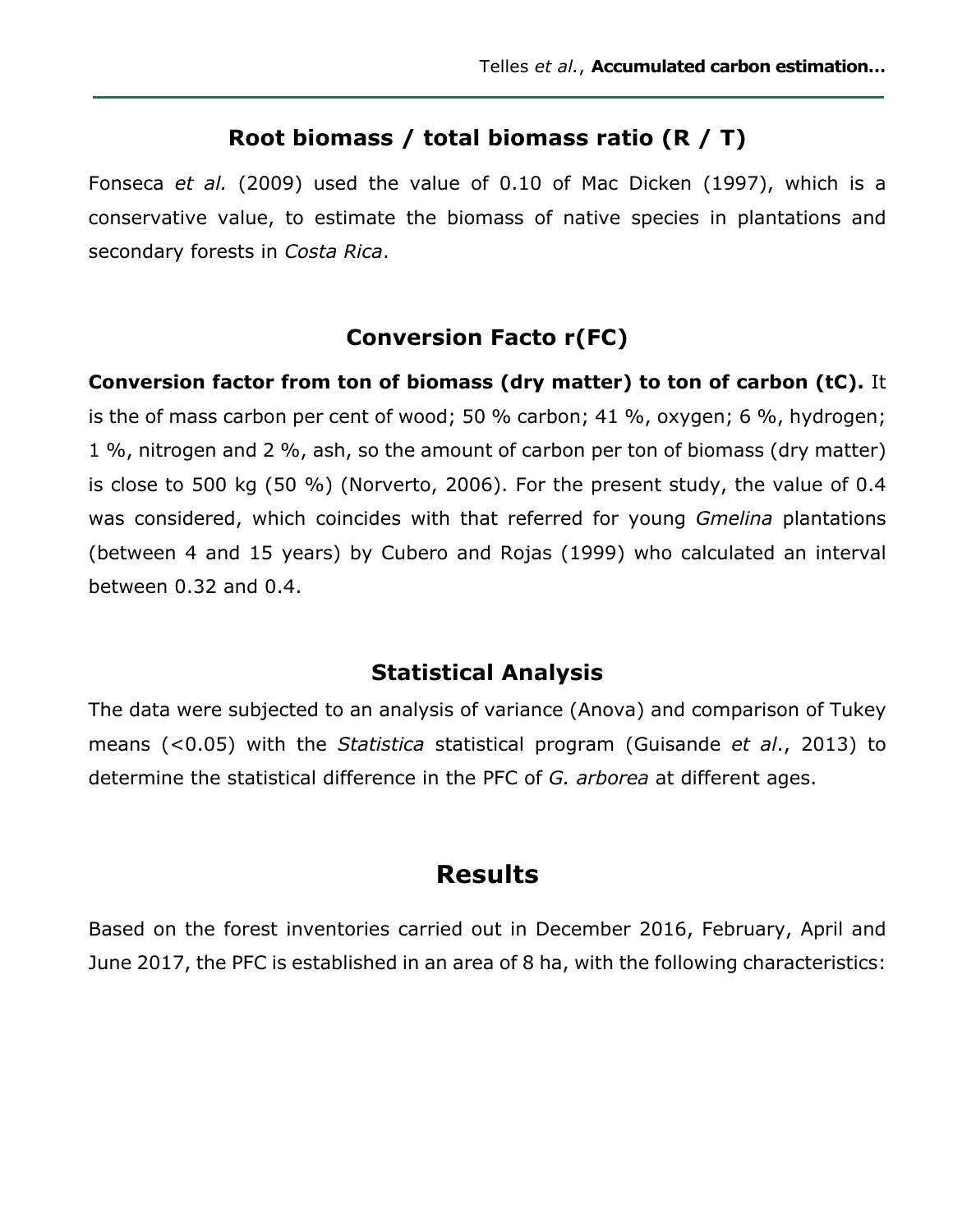## **Mensuration variables**

The analysis of variance showed a high significant difference in the variables normal diameter and total height in the ages considered of the PFC with a probability (p <0.005). The comparison of Tukey means shows that the diameter of the plantation at different ages is statistically different (Table 1).

| Age<br>(years) | <b>Normal</b><br>diameter<br>(cm) | <b>Height</b><br>(m) | <b>Basimetric</b><br>area<br>$(m^2 \text{ ha}^{-1})$ | <b>Stem volume</b><br>$(m^3 \text{ ha}^{-1})$ |  |  |  |
|----------------|-----------------------------------|----------------------|------------------------------------------------------|-----------------------------------------------|--|--|--|
| 2.4            | 7.89a                             | 5.68a                | 5.43a                                                | 15.09a                                        |  |  |  |
| 2.6            | 8.12 <sub>b</sub>                 | 5.80 <sub>b</sub>    | 5.74 <sub>b</sub>                                    | 16.31 b                                       |  |  |  |
| 2.8            | 8.33 c                            | 5.92c                | 6.04c                                                | 17.54 c                                       |  |  |  |
| 3.0            | 8.64d                             | 6.22d                | 6.46d                                                | 19.63 d                                       |  |  |  |

**Table 1.** Mean comparison of the mensuration data of *Gmelina arborea* Roxb. in *Tlatlaya, Estado de México*.

\*Different letters in the columns mean significant differences (p<0.05).

The increase in normal diameter in the PFC between 2.4 and 3.0 years was 0.75 cm, with a significant difference (Table 1).

The total height of the trees also showed significant differences in the ages of measurement, with an increase of 0.54 m (Table 1).

With respect to the basimetric area, in addition to the significant differences in the ages, it recorded an increase of 1.03  $m^2$  ha<sup>-1</sup> from 2.4 to 3.0 years of planting.

The stem volume exhibited significant differences ( $p \le 0.00$ ) with a probability of (p <0.05) in the analysis of variance. The Tukey mean comparison test indicated significant statistical difference in ages and an increase of 4.55  $m^3$  ha<sup>-1</sup>.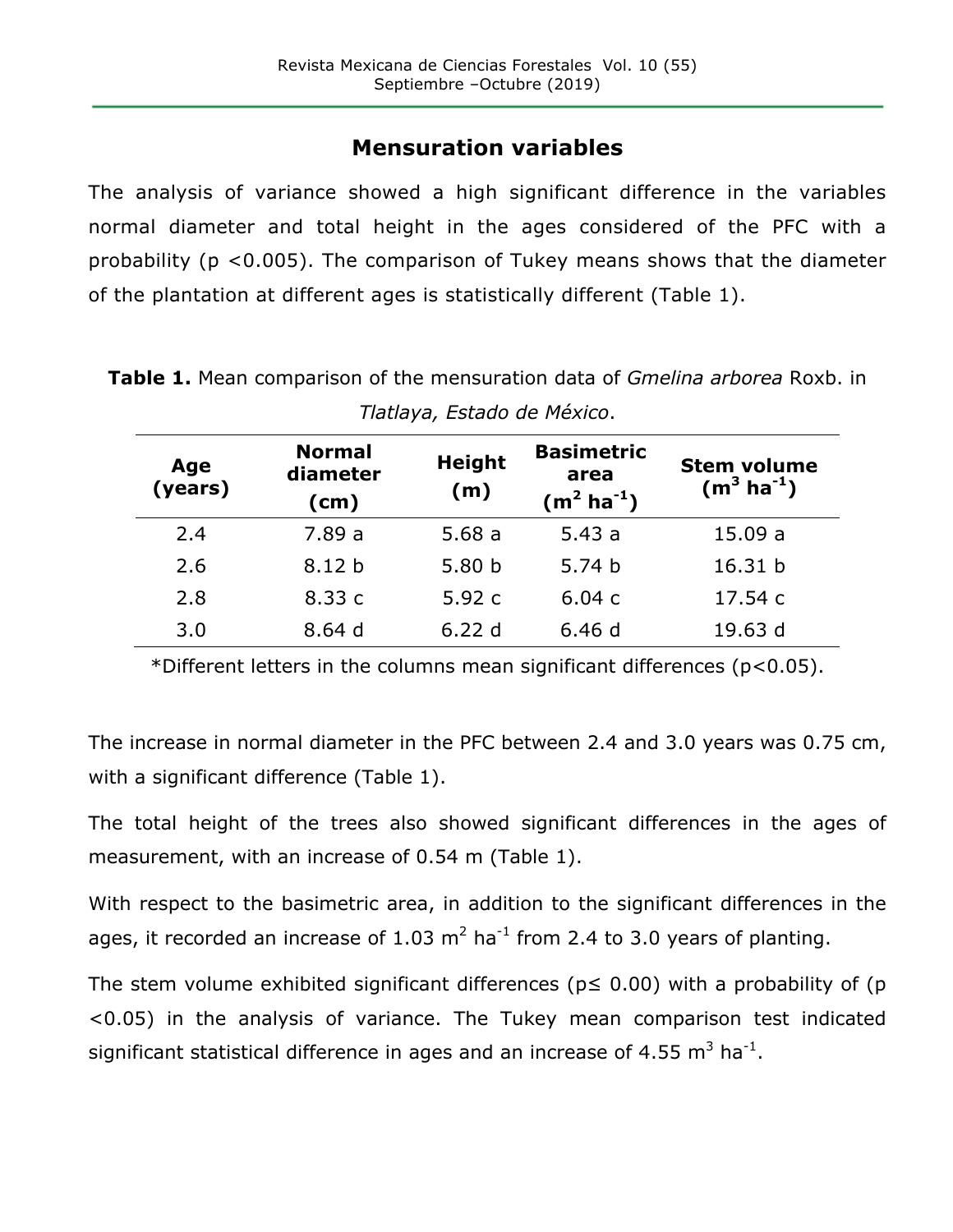#### **Stem, branches, root and total biomass**

The stem biomass showed significant differences in the measurement ages; this component represents 72.10 %, 72.41 %, 72.67 % and 73 % of the biomass at 2.4, 2.6, 2.8 and 3.0 years, respectively, also showed an increase of 2.85 ton ha<sup>-1</sup> (Table 2).

| Unicinia arborca Roxo. Cstablishca in <i>Hatlaya,</i> State of McXico. |                                               |                                            |                                                     |                                                   |                                                    |  |  |
|------------------------------------------------------------------------|-----------------------------------------------|--------------------------------------------|-----------------------------------------------------|---------------------------------------------------|----------------------------------------------------|--|--|
| Age<br>(years)                                                         | <b>Stem</b><br><b>biomass</b><br>$(ton ha-1)$ | <b>Branch</b><br>biomass (t<br>$ha^{-1}$ ) | <b>Aerial</b><br><b>biomass</b><br>$(t \, ha^{-1})$ | <b>Root</b><br><b>biomass</b><br>$(t \, ha^{-1})$ | <b>Total</b><br><b>biomass</b><br>$(t \, ha^{-1})$ |  |  |
| 2.4                                                                    | 12.32a                                        | 3.21a                                      | 15.53a                                              | 1.55a                                             | 17.09 a                                            |  |  |
| 2.6                                                                    | 13.19 b                                       | 3.37 <sub>b</sub>                          | 16.56 b                                             | 1.66 <sub>b</sub>                                 | 18.21a                                             |  |  |
| 2.8                                                                    | 14.00 c                                       | 3.51c                                      | 17.51c                                              | 1.75c                                             | 19.27 c                                            |  |  |
| 3.0                                                                    | 15.17 d                                       | 3.72d                                      | 18.89 d                                             | 1.89 <sub>d</sub>                                 | 20.78 d                                            |  |  |

**Table 2.** Comparison of the means of stem, branches, root and total biomass of *Gmelina arborea* Roxb. established in *Tlatlaya,* State of *Mexico*.

\*Different letters in the columns mean significant differences (p<0.05).

Branch biomass showed significant differences in the different ages, which represents 18.81 %, 18.50 %, 18.24 % and 17.91 % of biomass at 2.4, 2.6, 2.8 and 3.0 years, respectively (Table 2).

Root biomass, which represents 9.09 % of the total woodland biomass, also registered significant differences (Table 2).

In general, the components of the total biomass (stem, branches and root) show a similar distribution in the different ages studied (Figure 2).

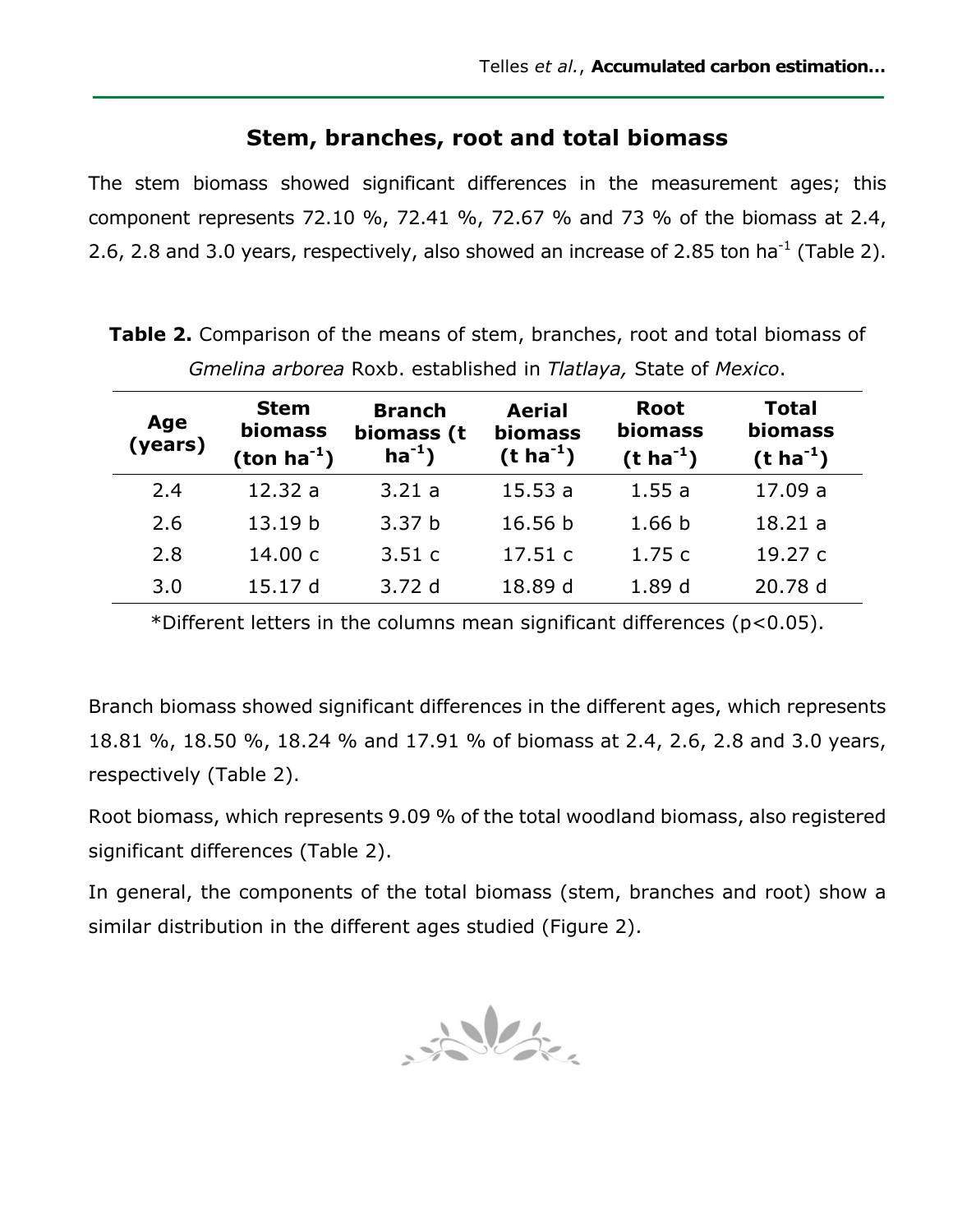

**Figure 2.** Distribution of the total tree biomass components of *Gmelina arborea* Roxb. from the PFC established in Tlatlaya, State of Mexico.

## **Stem, branches, root and total carbon**

The result of the Tukey averages test for the carbon accumulated in the woodland components (stem, branches, aerial and total) in the four measurement ages showed significant differences except for the carbon accumulated in the root at 2.6 and 2.8 years, which showed no significant differences (Table 3). The stem stores 73.86 % of carbon accumulated at different ages, followed by the branches with 18.71 % and the root that stores carbon in a smaller proportion (7.43 %). It is observed that the accumulation of carbon in the components (stem, branches and root) has a similar distribution in the different measured ages of *G. arborea* trees (Figure 3).

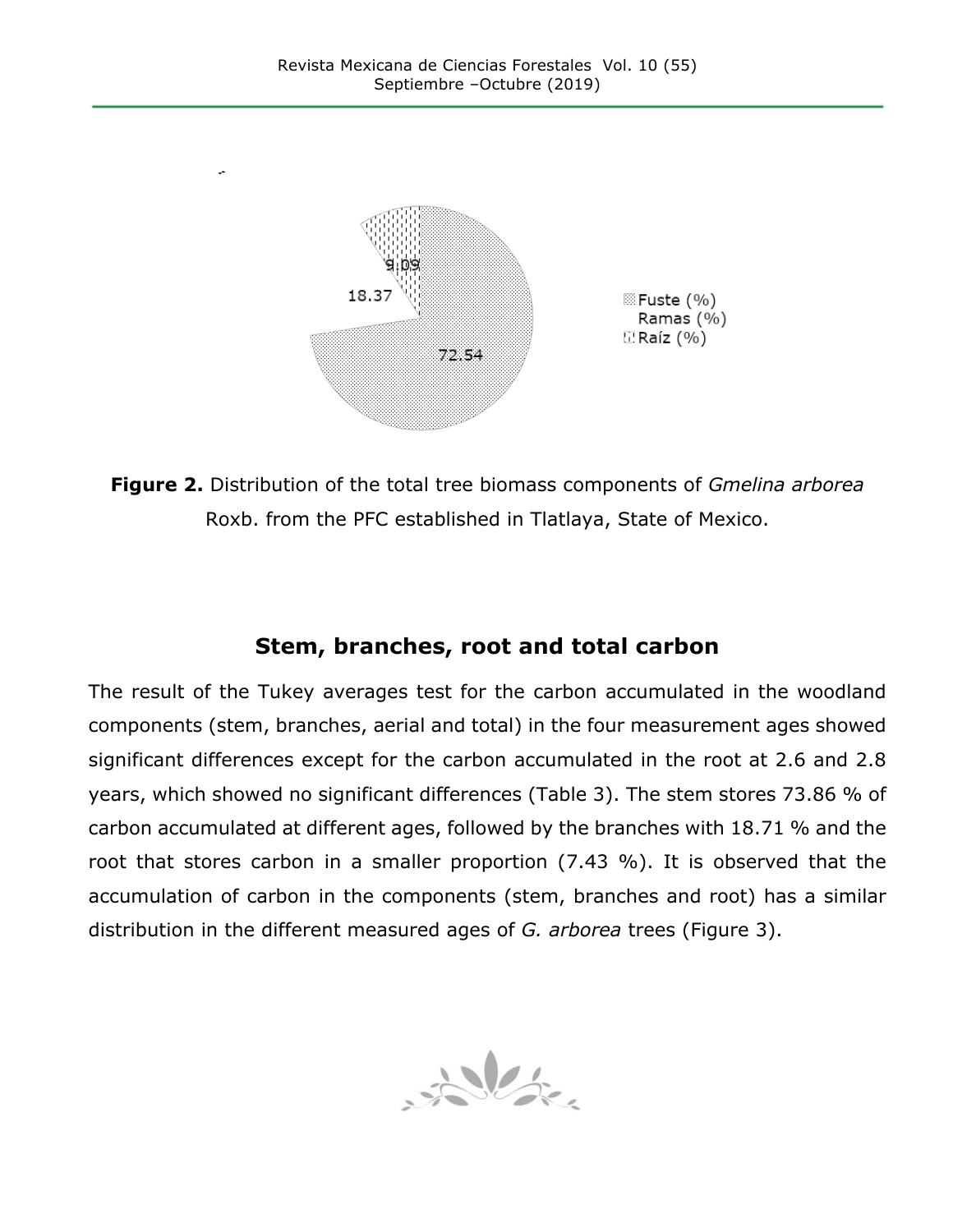| Age<br>(years) | <b>Stem</b><br>$(ton ha-1)$ | <b>Branches</b><br>$(t \, ha^{-1})$ | <b>Aerial</b><br>$(t \, ha^{-1})$ | <b>Root</b><br>$(t \, ha^{-1})$ | <b>Total</b><br>$(t \, ha^{-1})$ |
|----------------|-----------------------------|-------------------------------------|-----------------------------------|---------------------------------|----------------------------------|
| 2.4            | 4.93a                       | 1.29a                               | 6.21a                             | 0.16 <sub>b</sub>               | 6.37a                            |
| 2.6            | 5.28 <sub>b</sub>           | 1.35 <sub>b</sub>                   | 6.62 <sub>b</sub>                 | 0.66a                           | 7.29 <sub>b</sub>                |
| 2.8            | 5.60c                       | 1.41c                               | 7.01c                             | 0.70a                           | 7.71c                            |
| 3.0            | 6.07d                       | 1.49d                               | 7.56d                             | 0.76c                           | 8.31 d                           |

**Table 3.** Comparison of means, carbon in stem, branches, root and total of *Gmelina arborea* Roxb. established in *Tlatlaya,* State of Mexico.

\*Different letters in the columns mean significant differences (p<0.05).



**Figure 3.** Distribution of the components of total carbon accumulated in trees of *Gmelina arborea* Roxb. of the PFC established in *Tlatlaya, State of Mexico*.

## **Discussion**

Based on the above, it was estimated that the *G. arborea* trees of the PFC presented an increase in normal diameter of 0.75 cm and an increase in height of 0.54 m, over a period of six months with significant differences; the total height is 6.22 m and the average DBH is 8.64 cm at 3.0 years, with a density of 1,040 ha<sup>-1</sup> trees; Cámara et *al.* (2013) report a total height of 5.96 m and an average DBH of 11.04 cm in a four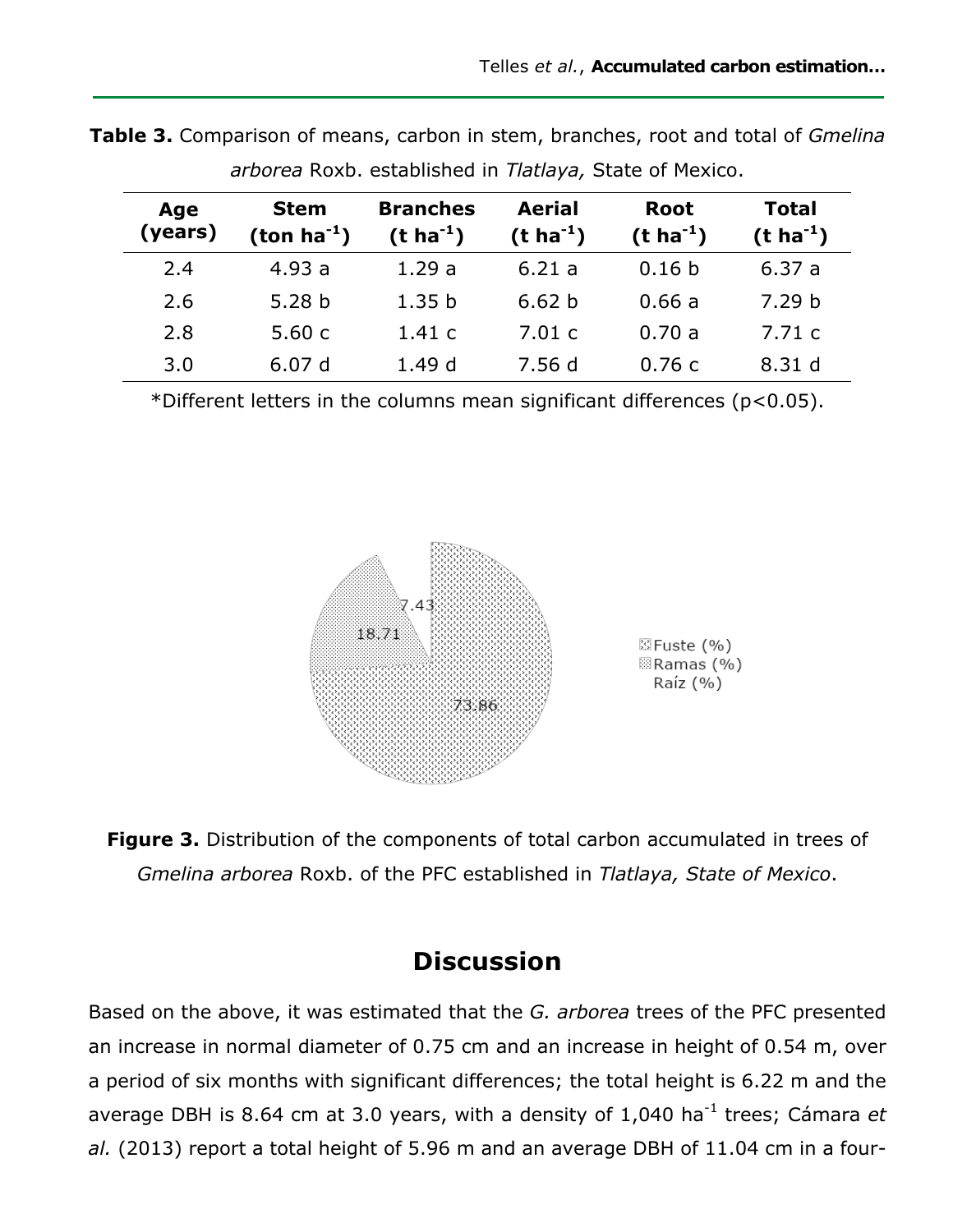year-old *G. arborea* plantation at a density of 906 ha<sup>-1</sup> trees established at 20 masl in the state of *Tabasco*; described that the total height and the DAP influence the amount of biomass and carbon accumulated in the woodland; these results are different from those obtained in *G. arborea* established at 694 m; Jiménez (2016) recommends doing the first thinning in plantations of this species under an intensity of 50 to 25 % at three or four years and indicates that the objective is to favor the most vigorous trees, with good shape, which will be left to the final crop at the age of 10 to 12 years with a density of 277 to 416 ha<sup>-1</sup> trees, respectively.

The biomass of the stem component was 72.54 %, branches 18.37 % and 9.09 % root in general in the plantation at the different ages evaluated, these results are consistent with those reported by Emanuelli and Milla (2014) who indicate that the fuste component contributes between 55-70 %, and the leaves component between 10-37 %, the distribution of biomass by components in *G. arborea* trees coincides with López *et al.* (2016), these authors obtained an average of 70.20 % in the stem component and 29.83 % in the branches component and state that the results showed significant statistical differences in plantations of *Hevea brasiliensis* Müell. Arg. of different ages, established in *Tabasco*, Mexico.

The carbon accumulated in the woodland components of the *G. arborea* plantation at three years was 6.07 t ha<sup>-1</sup> in the shaft, 1.49 t ha<sup>-1</sup> in the branches, 0.76 t ha<sup>-1</sup> in the roots and 8.31 ton ha<sup>-1</sup> of total accumulated carbon, this result lower than that of Cámara *et al.* (2013) who determined that the carbon stored is 15.54 t ha<sup>-1</sup> in fouryear-old *G. arborea* plantations with a density of 906 ha-1 trees in *Tabasco*; likewise, it differs from what was recorded by Melo (2015), who estimated with allometric equations and process-based models (photosynthetically active radiation, temperature, availability of water in the soil, etc.), which the forest plantation of *G.*  arborea with a density of trees with 1100 six-year-old ha<sup>-1</sup> trees established in Colombia at an altitude of 595 m, it stores 24.39 t ha<sup>-1</sup>; Patiño et al. (2018) estimated the carbon capture in the biomass of *G. arborea* in a Colombian plantation at an altitude of 250 m with a density of 1 111 ha<sup>-1</sup> trees; their predictor variable was the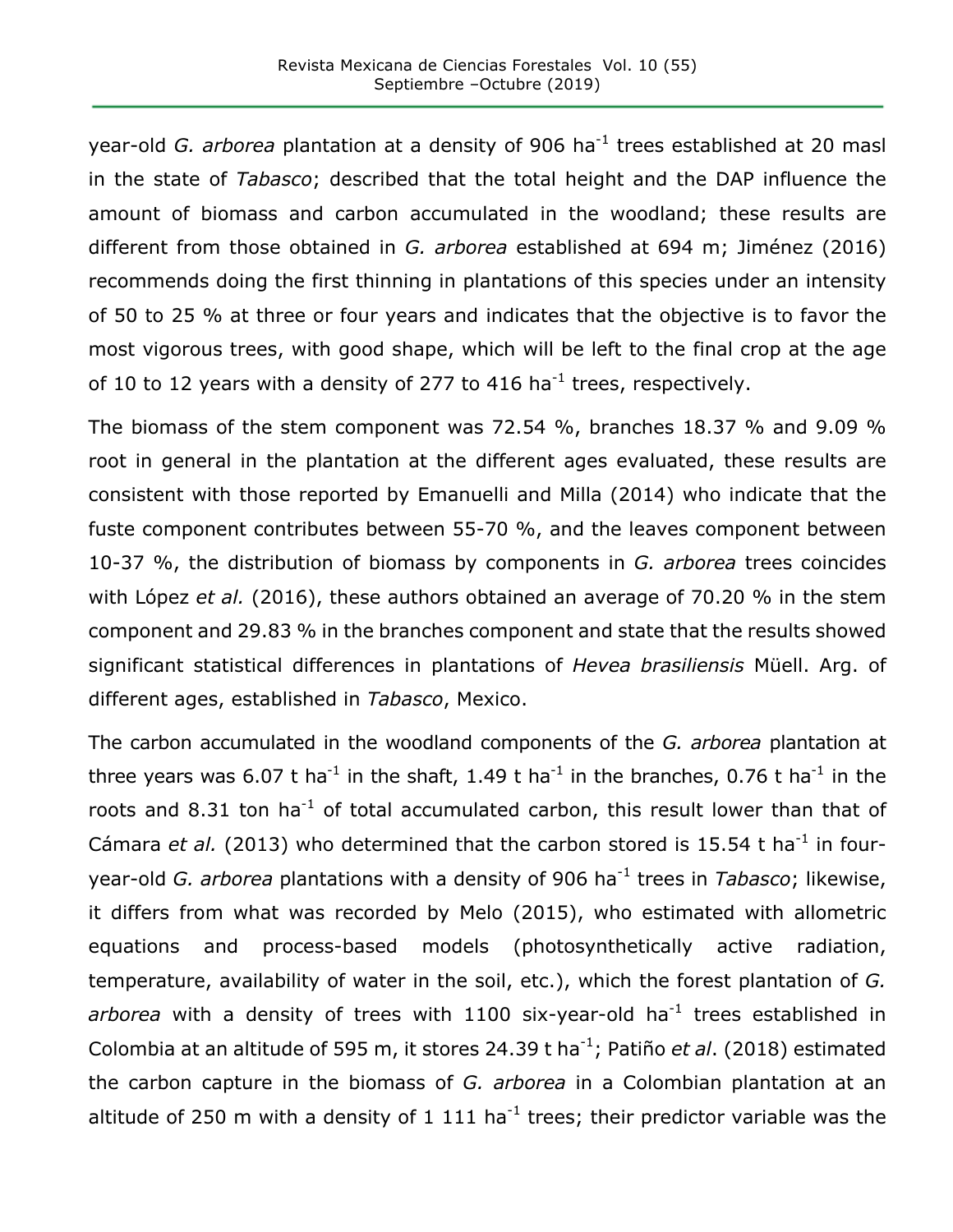DAP in the adjustment of allometric equations and they determined that at the age of five years the carbon stored is 41.6 t ha<sup>-1</sup>.

Several investigations have been carried out to estimate the carbon accumulated by adjusting allometric equations for different species, among which those carried out by Díaz *et al*. (2007) who adjusted a two-parameter equation in which they used as a predictor variable the normal diameter to estimate carbon in *Pinus patula* Schiede ex Schltdl. & Cham., concluded that the carbon stored in the woodland components is distributed in the stem with 78.82 %, and in the branches and foliage component with 16.11 %. This distribution of carbon stored in the components is similar to that obtained in the plantation of *G. arborea* studied, since the stem stores 73.86 % and foliage 18.71 %.

Cámara *et al.* (2013) worked with equations to quantify the carbon stored in four-year *Eucalyptus europhylla* S. T. Blake plantations established in *Tabasco* with a 954 trees ha<sup>-1</sup> density and in the *Quercus oleoides* Schltdl. *et* Cham savanna with a 258 trees ha<sup>-1</sup> density; they determined that the carbon stored was 14.75 t ha<sup>-1</sup> and 68.29 t ha $^{-1}$  respectively.

The edafoclimatic characteristics of the study area of the plantation are some of the factors that condition the ability to store carbon, *G. arborea* established in *Tlatlay*a, State of Mexico at an altitude of 694 m, with a slope of 40 %, and with a density of 1 040 trees ha<sup>-1</sup> the dominant soil is Phaeozem and the average rainfall of 1 000 mm.

Douterlungne *et al.* (2013) determined that the best predictors are the DAP and the diameter of the base in the adjustment of equations to estimate biomass and carbon in plantations for the purpose of restoration of *Guazuma ulmifolia* Lam., *Trichospermum mexicanum* (DC.) Baill., *Inga vera* Wild. and *Ochroma pyramidale* (Cav. ex Lam) Urb. with densities of 1 600 ha-1 trees established in *Chiapas.* They concluded that the plantations of *T. mexicanum* and *G. ulmifolia* are more efficient as carbon sinks and that the accumulation rates are not extrapolated to quantify the long-term stored carbon as indicated by Lugo *et al.* (2004); These authors asserted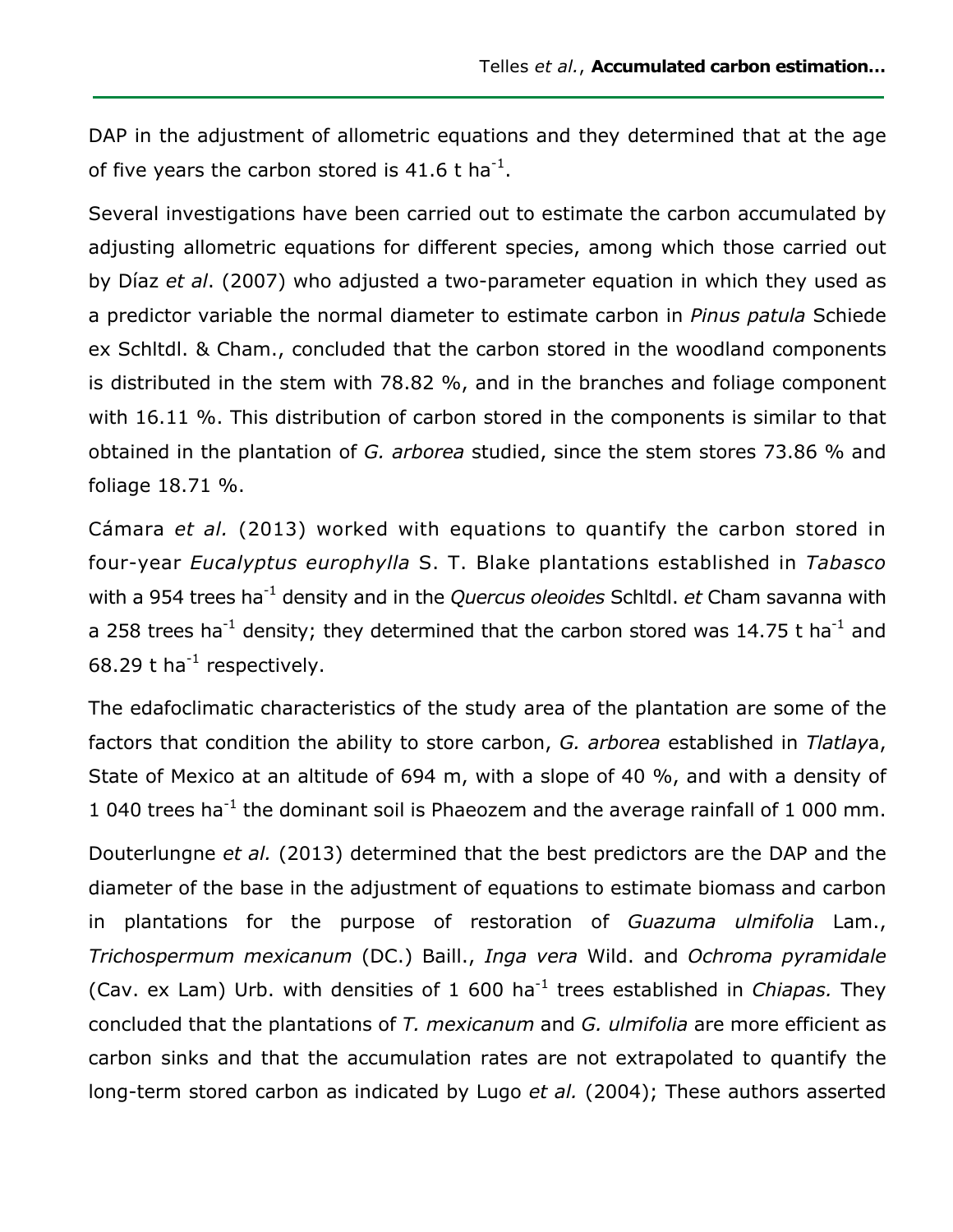that the annual biomass and carbon accumulation rate declines with the age of the plantation as competition between trees increases.

Kongsager *et al.* (2013) estimated carbon stored in 21-year-old *Theobroma cacao* L. plantations with a density of 1 097 ha-1 trees, seven-year-old *Elaeis guineensis* Jacq with a density of 144 ha<sup>-1</sup> trees, *H. brasiliensis* de 12 years and *Citrus sinensis* L. of 25 years with 266 ha<sup>-1</sup> trees established in Ghana at an altitude of 114 m, used allometric equations in which the DBH and the diameter of the base were the predictor variables and conclude that the planting of *H. brasiliensis* has the greatest potential to store carbon (214 t ha<sup>-1</sup>) followed by *T. cocoa* with 65 t ha<sup>-1</sup> carbon. These results are superior to those obtained in three-year *G. arborea* established in *Tlatlaya,* State of Mexico, and represents a potential to store carbon with adequate silvicultural management and practices.

López *et al.* (2016) determined the carbon stored in the aerial biomass of *H. brasiliensis* plantations established in *Tabasco* of different ages with the adjustment of allometric equations and that the carbon varies for each age. Thus, they estimated that in the five-year plantation, the carbon stored was 26.28 t ha<sup>-1</sup> with a density of 491 trees ha<sup>-1</sup>, a result that differs from that obtained for *G. arborea* in *Tlatlaya*, which stores 8.31 ton ha<sup>-1</sup> at three years old.

# **Conclusions**

The carbon accumulated in the *G. arborea* plantation established in *Tlatlaya,* State of Mexico at three years was 8.31 t ha<sup>-1</sup>, with a density of 1 040 ha<sup>-1</sup> trees.

The distribution of biomass and carbon accumulated in the tree components of the plantation of *G. arborea* showed significant statistical difference for the different ages of measurement.

The values used of the predictive variables in the equation adjusted to estimate the carbon accumulated in the plantation studied of *G. arborea* may vary due to extrinsic and intrinsic factors such as age and forest density.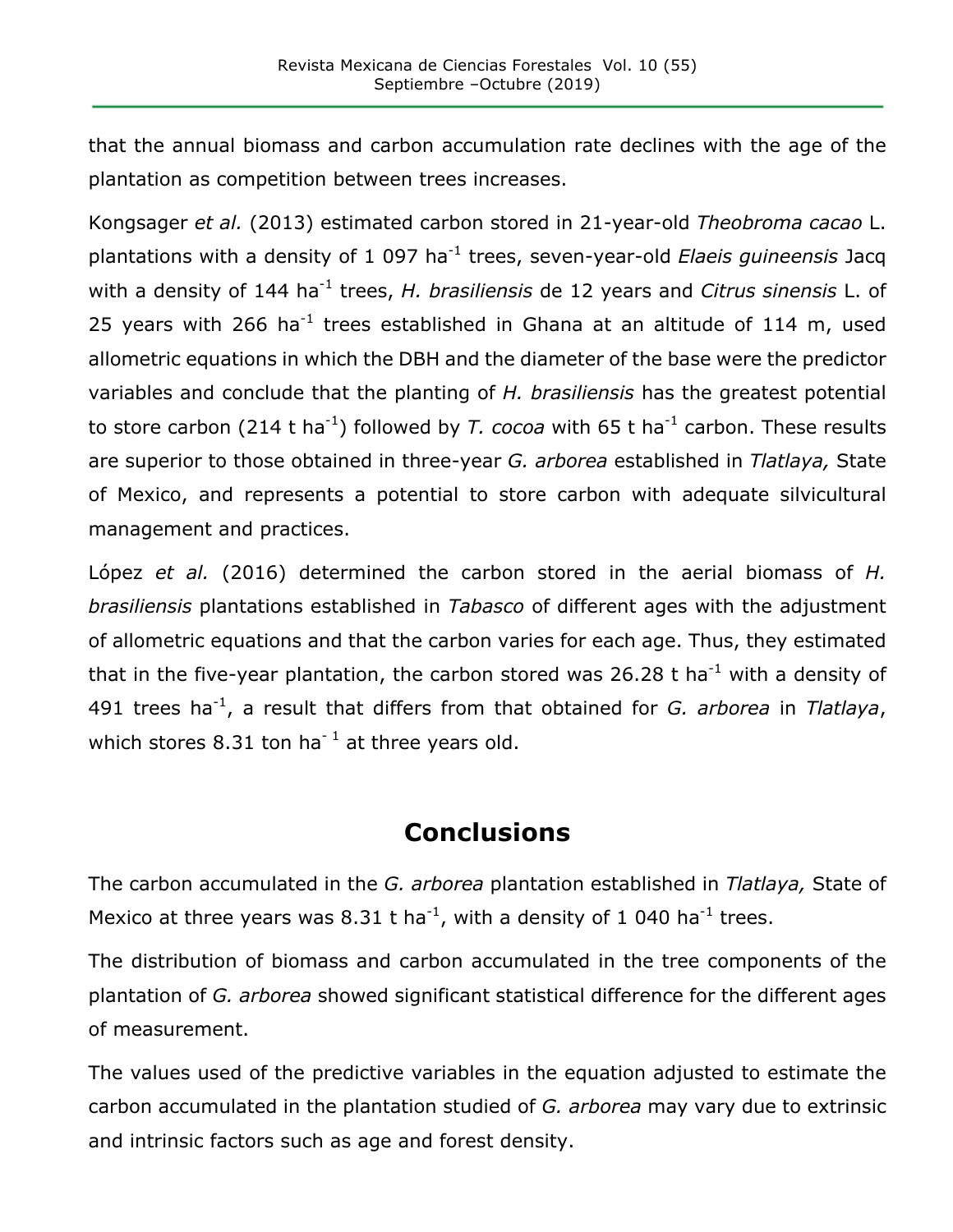#### **Acknowledgements**

To the *Consejo Nacional de Ciencia y Tecnología* for the scholarship granted to the first author to carry out his Graduate studies.

#### **Conflict of interests**

The authors declare no conflict of interests.

#### **Contribution by author**

Ricardo Telles Antonio and Eduardo Alanís Rodríguez: planning and development of field work, data processing and analysis, design and writing of the manuscript; Javier Jiménez Pérez: analysis and processing of the information, structure and revision of the manuscript; Oscar Alberto Aguirre Calderón and Eduardo Javier Treviño Garza: structure and revision of the manuscript.

#### **References**

Arias, D., J. Calvo A., B.Richter and A.Dohrenbusch. 2011. Productivity, aboveground biomass, nutrient uptake and carbon content in fast-growing tree plantations of native and introduced species in the Southern Region of Costa Rica. Biomass and Bioenergy, 35(5): 1779-1788. https://doi.org/10.1016/j.biombioe.2011.01.009 (10 de febrero de 2019).

Benea, L. M. 2017. Capture and storage of Carbon dioxide: a method for countering climatic changes. *In*: IOP Conference Series: Materials Science and Engineering 163(1): 012045. Doi:10.1088/1757-899X/163/1/012045. https://iopscience.iop.org/article/10.1088/1757-899X/163/1/012045/pdf (20 de enero de 2019).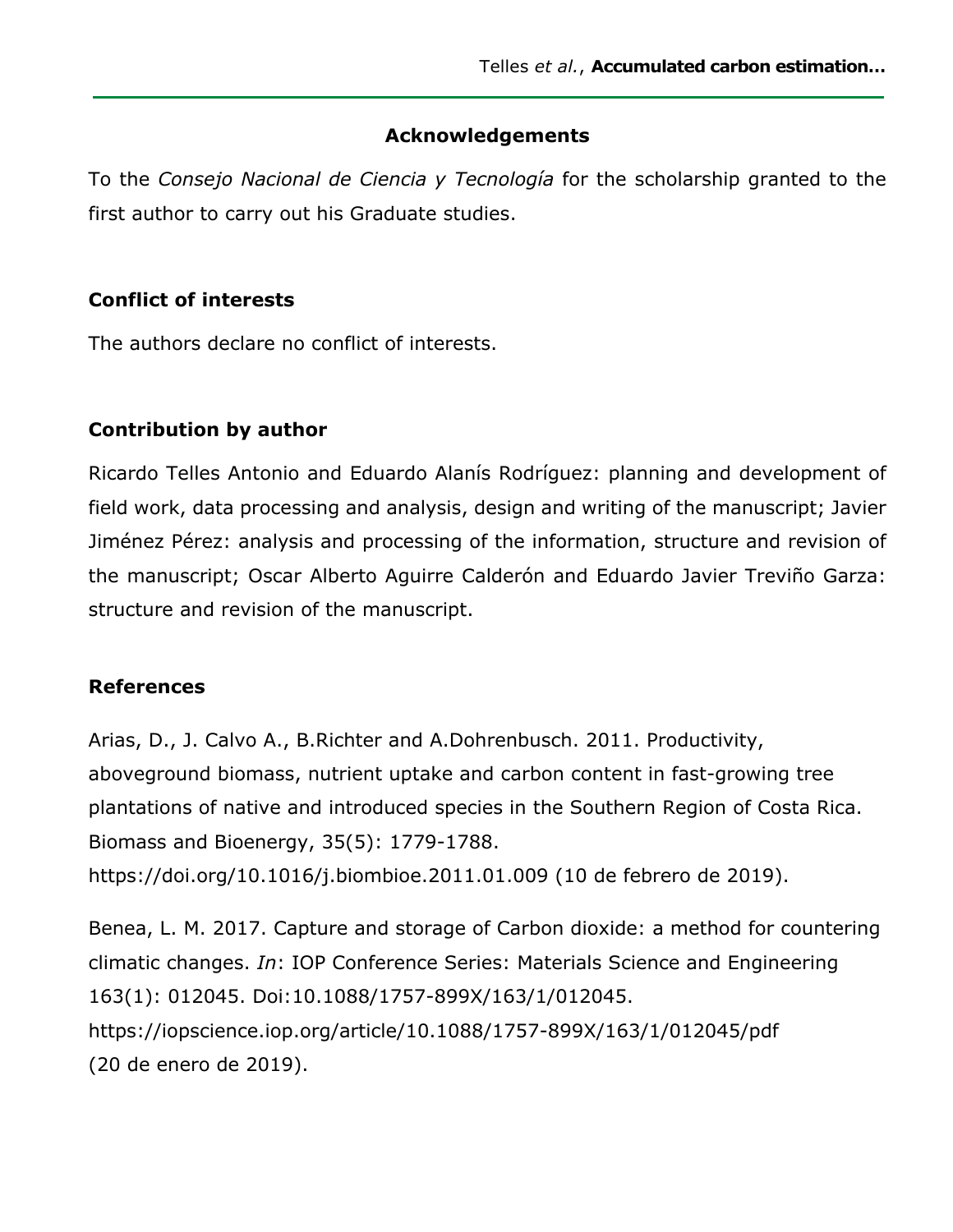Bohre, P., O. P. Chaubey and P. K. Singhal. 2013. Biomass accumulation and carbon sequestration in *Tectona grandis* Linn. f. and *Gmelina arborea* Roxb. International Journal of Bio-science and Bio-technology 5(3): 153-174. https://www.earticle.net/Article/A207142 (5 de marzo de 2019).

Cámara, C. L. del C., C. Arias M., J. L. Martínez S. y O. Castillo A. 2013. Carbono almacenado en selva mediana de *Quercus oleoides* y plantaciones de *Eucalyptus urophylla* y *Gmelina arborea* en Huamanguillo, Tabasco. *In*: Pellat, F. P., W. G. Julio, B. Maira y V. Saynes (eds.). Estado actual del conocimiento del ciclo del carbono y sus interacciones en México: Síntesis a 2013. Colegio de Posgraduados, Universidad Autónoma de Chapingo, Instituto Tecnológico y de Estudios Superiores de Monterrey. Texcoco, Estado de México. 702 p.

https://www.researchgate.net/profile/Xochitl\_Cruz-

Nunez2/publication/263043104 42 Incendios forestales carbono negro y carbon o\_organico\_en\_Mexico\_2000\_-\_2012/links/0f3175399dd7314471000000/42- Incendios-forestales-carbono-negro-y-carbono-organico-en-Mexico-2000-2012.pdf (10 de febrero de 2019).

Comisión Nacional Forestal (Conafor). 2014. Principales especies maderables establecidas en PFC por entidad federativa en el periodo 2000-2014. Coordinación General de Producción y Productividad. Gerencia de Desarrollo de Plantaciones Forestales Comerciales. Secretaría de Medio Ambiente y Recursos Naturales. http://www.conafor.gob.mx:8080/documentos/docs/43/6019Principales%20especie s%20maderables%20establecidas%20en%20PFC%20por%20Entidad%20Federativ a%20en%202000%20-%202014.pdf (18 de enero de 2019).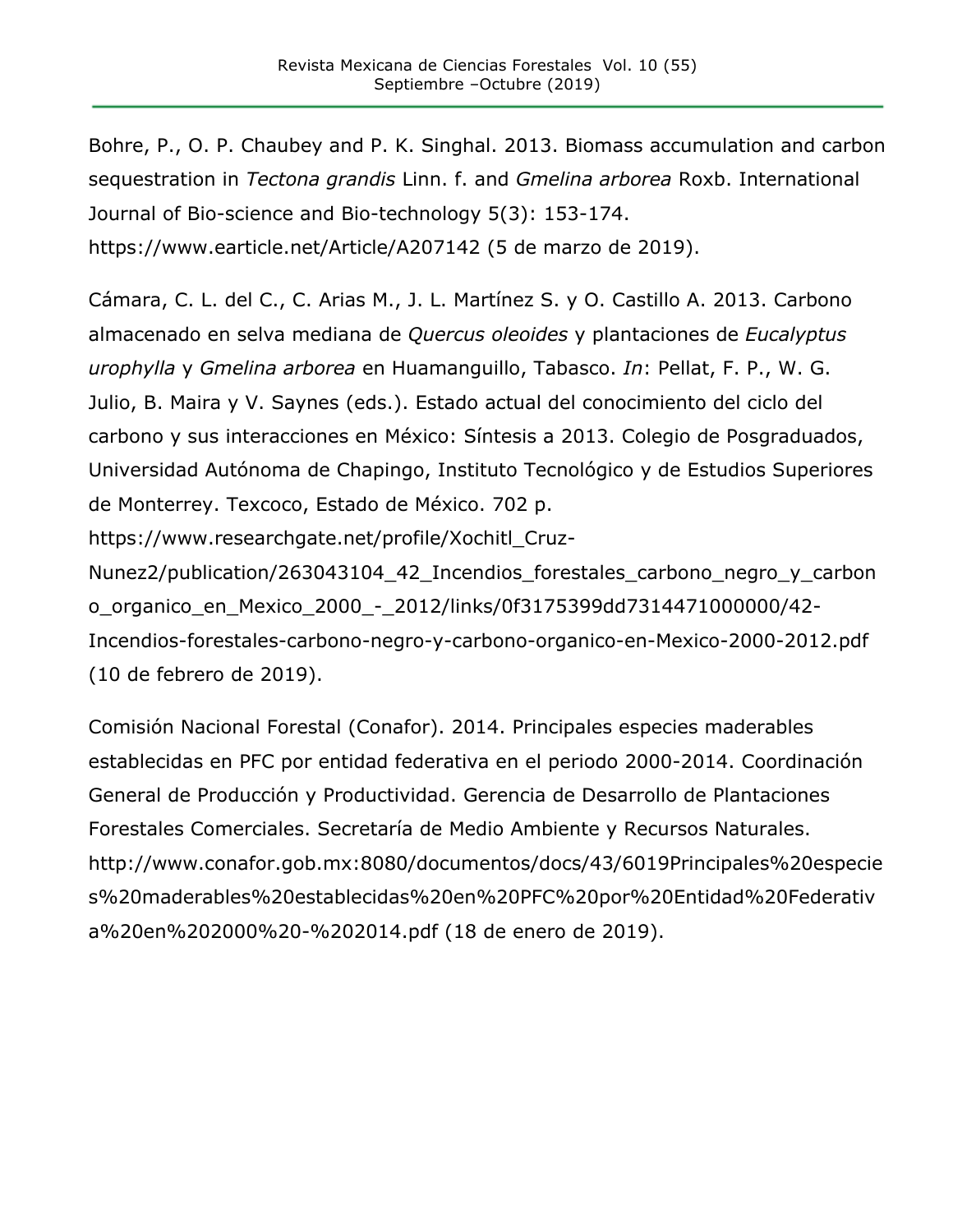Cubero, J. y S. Rojas, 1999. Fijación de carbono en plantaciones de melina (*Gmelina arbórea* Roxb.), teca (*Tectona grandis* L. f.) y pochote (*Bombacopsis quinata* Jacq.) en los cantones de Hojancha y Nicoya, Guanacaste, Costa Rica. http://docs.google.com/viewer?a=v&q=cache:taRWtUkKV4QJ:cglobal.imn.ac.cr/Pdf /mitigacion/Estudio%2520sobre%2520Fijación%2520de%2520Crbono%2520en%2 520%Plantaciones.pdf (15 de enero de 2019).

Díaz F., R., M. Acosta-M., F. Carrillo A., E. Buendía R., E. Flores A. y J. D. Etchevers B. 2007. Determinación de ecuaciones alométricas para estimar biomasa y carbono en *Pinus patula* Schl. *et* Cham. Madera y Bosques 13(1): 25-34. http://dx.doi.org/10.21829/myb.2007.1311233 (12 de febrero de 2019).

Douterlungne, D., A. M. Herrera G., B. G. Ferguson, I. Siddique y L. Soto P. 2013. Ecuaciones alométricas para estimar biomasa y carbono de cuatro especies leñosas neotropicales con potencial para la restauración. Agrociencia 47(4): 385-397. http://www.scielo.org.mx/pdf/agro/v47n4/v47n4a7.pdf (12 de febrero de 2019).

Emanuelli A., P. y F. Milla A. 2014. Construcción de funciones de volumen. Volumen, Biomasa y Carbono Forestal. Nota Técnica Núm. 4: http://www.reddccadgiz.org/monitoreoforestal/docs/mrv\_2099067706.pdf (12 de febrero de 2019).

Fonseca G., W., F. Alice G. y J. M. Rey B. 2009. Modelos para estimar la biomasa de especies nativas en plantaciones y bosques secundarios en la zona Caribe de Costa Rica. Bosque 30(1): 36-47. http://dx.doi.org/10.4067/S0717-92002009000100006 (12 de febrero de 2019).

Guisande G., C., A. Vaamonde L. y A. Barreiro F. 2013. Tratamiento de datos con R, Statistica y SPSS. Editorial Díaz de Santos. Madrid, España. 997 p. http://blog.utp.edu.co/estadistica/files/2017/09/TRATAMIENTO-DE-DATOS-CON-R-ESTATISTICA-Y-SPSS.pdf (18 de enero de 2019).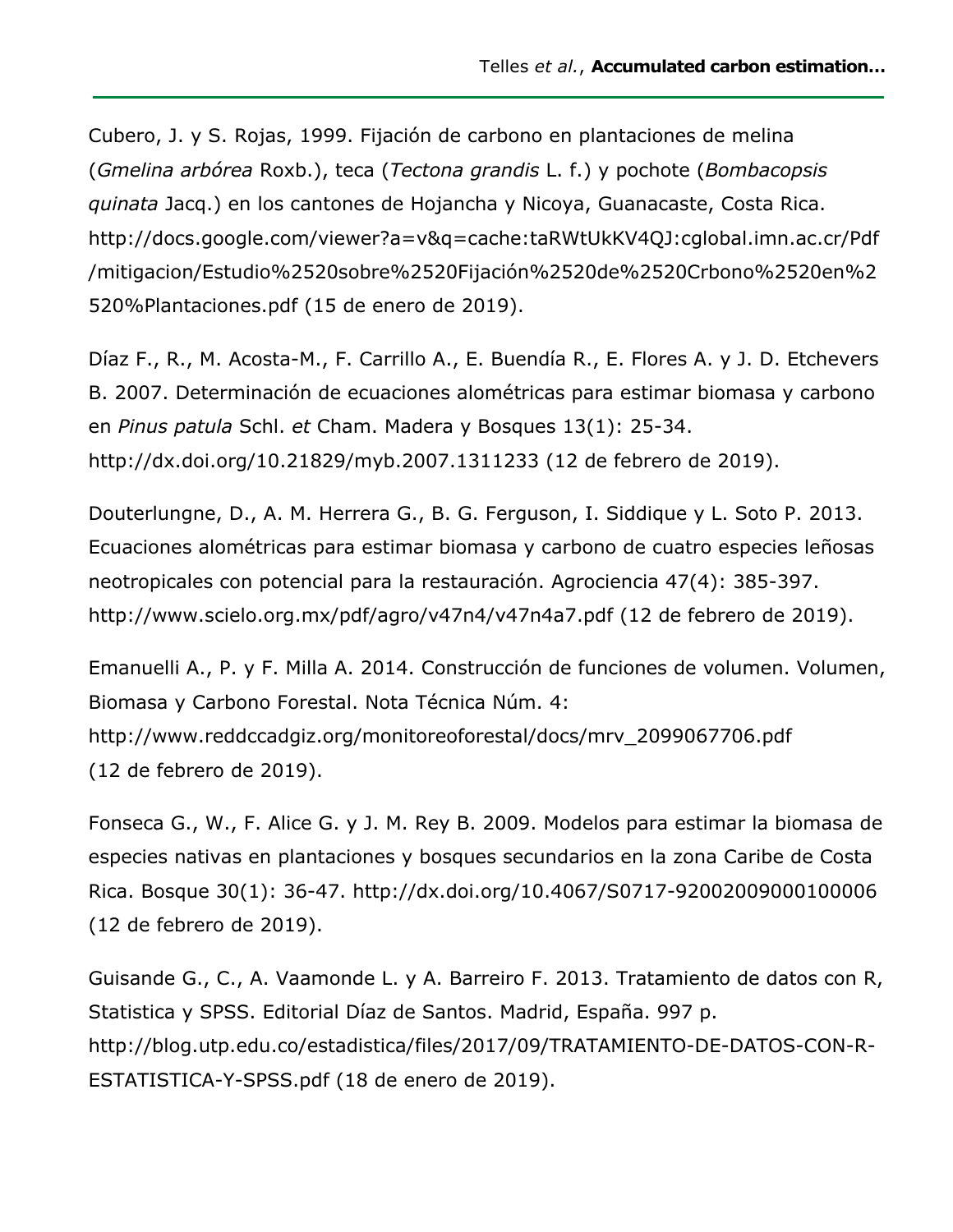Panel Intergubernamental de Cambio Climático (IPCC). 2015. Cambio climático 2014 Informe de síntesis. *In:* Pachauri, R. K. y L. A. Meyers (eds.). Contribución de los Grupos de trabajo I, II Y III al Quinto Informe de Evaluación del Grupo Intergubernamental de Expertos sobre el Cambio Climático. Ginebra Suiza: https://www.ipcc.ch/site/assets/uploads/2018/02/SYR\_AR5\_FINAL\_full\_es.pdf (15 de enero de 2019).

Instituto Nacional de Estadística Geografía e Informática (Inegi). 2009. Prontuario de información geográfica municipal de los Estados Unidos Mexicanos. Tlatlaya, Estado de México. Clave geoestadística 15105.

http://www3.inegi.org.mx/contenidos/app/mexicocifras/datos\_geograficos/15/1510 5.pdf (20 de enero de 2019).

Jiménez P., L. P. 2016. El cultivo de la Melina (*Gmelina arborea* Roxb.) en el trópico. 125 p Editorial Universidad de las Fuerzas Armadas ESPE. Sangolquí, Ecuador. http://repositorio.espe.edu.ec/jspui/handle/21000/11687 (12 de febrero de 2019).

Kongsager, R., J. Napier and O. Mertz. 2013. The carbon sequestration potential of tree crop plantations. Mitigation and Adaptation Strategies for Global Change 18(8): 1197-1213. Doi 10.1007/s11027-012-9417-z.

López R., L. Y., M. Domínguez D., P. Martínez Z., J. Zavala C., A. Gómez G. y S. Posada C. 2016. Carbono almacenado en la biomasa aérea de plantaciones de hule (*Hevea brasiliensis* Müell. Arg) de diferentes edades. Madera y Bosques 22 (3): 49– 60. http://dx.doi.org/10.21829/myb.2016.2231456 (12 de febrero de 2019).

Lugo, A. E., W. L. Silver and S. Molina C. 2004. Biomass and nutrient dynamics of restored neotropical forests. *In*: Wieder, R. K., M. Novák and M. A. Vile. (eds.). Biogeochemical Investigations of Terrestrial, Freshwater, and Wetland Ecosystems across the Globe. Springer, Dordrecht. pp. 731-746. https://link.springer.com/chapter/10.1007/978-94-007-0952-2\_50 (20 de febrero de 2019).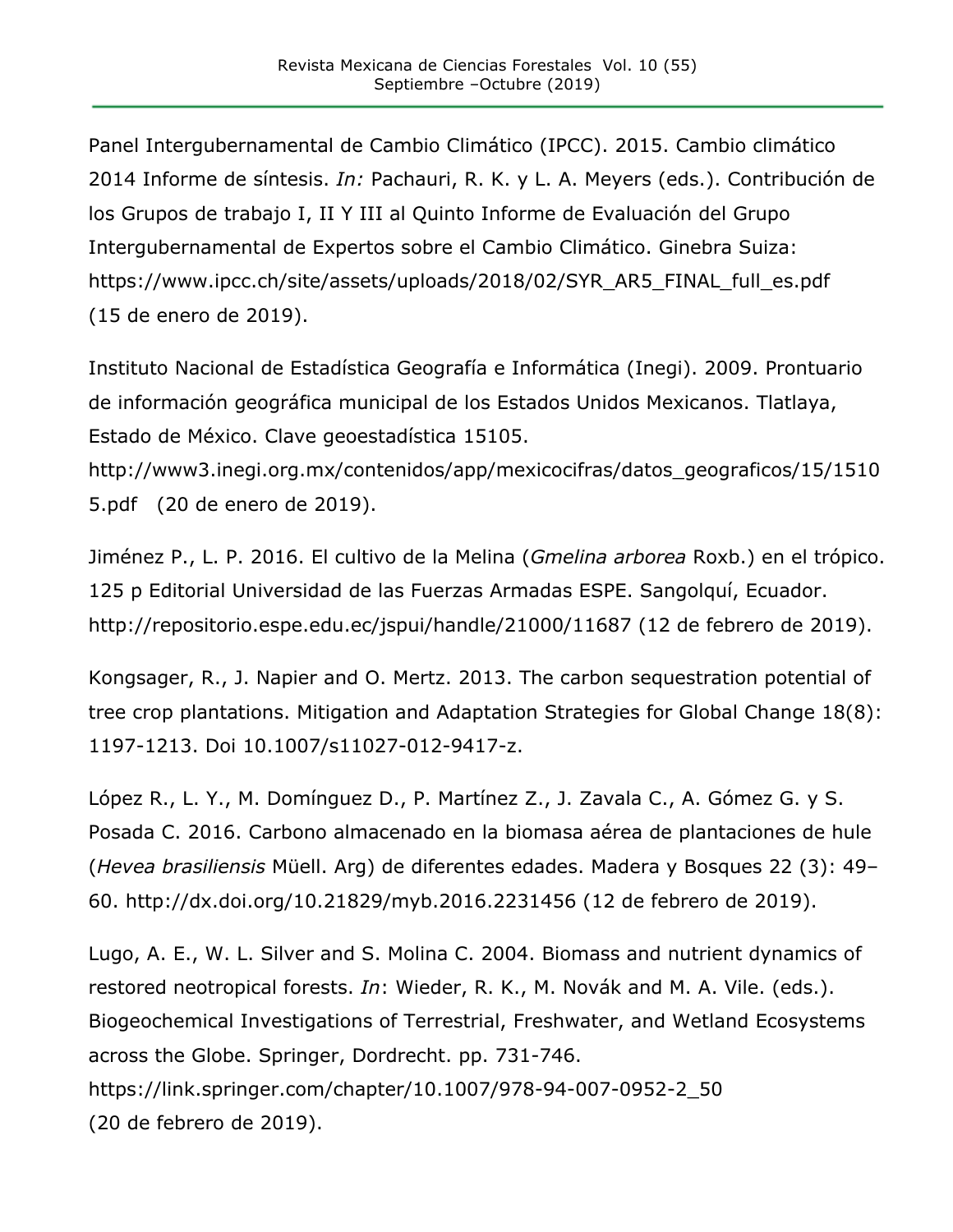Mac Dicken, K. 1997. A guide to monitoring carbon storage in forestry and agroforestry projects. Forest Carbon Monitoring Program. Winrock International Institute for Agricultural Development (WRI). http://www.winrock.org/REEP/PUBSS.html (17 de enero de 2019).

Melo C., A. O. 2015. Modelación del crecimiento, acumulación de biomasa y captura de carbono en árboles de *Gmelina arborea* Roxb., asociados a sistemas agroforestales y plantaciones homogéneas en Colombia. Tesis de Doctorado Facultad de Ciencias Agrarias. Universidad Nacional de Colombia, Sede Medellín. Medellín, Colombia. 166 pp. http://www.bdigital.unal.edu.co/50068 (25 de febrero de 2019).

Norby, R. J., E. H. DeLucia, B. Gielen, C. Calfapietra, C. P Giardina, J. S King and P. De Angelis. 2005. Forest response to elevated  $CO<sub>2</sub>$  is conserved across a broad range of productivity. Proceedings of the National Academy of Sciences 102(50): 18052-18056. https://doi.org/10.1073/pnas.0509478102 (25 de febrero de 2019).

Norverto, C. A. 2006. La fijación de  $CO<sub>2</sub>$  en plantaciones forestales y en productos de madera en Argentina. 13 p. Editorial GRAM. Buenos Aires, Argentina. 13 p.

Ordóñez, J. A., B. H. J de Jong y O. Masera, 2001. Almacenamiento de carbono en un bosque de *Pinus pseudostrobus* en Nuevo San Juan, Michoacán. Madera y Bosques 7 (2): 27-47. https://doi.org/10.21829/myb.2001.721310 (10 de febrero de 2019).

Patiño F., S. L. N. Suárez S., H. J. Andrade C., y M. A Segura M. 2018. Captura de carbono en biomasa en plantaciones forestales y sistemas agroforestales en Armero-Guayabal, Tolima, Colombia. Revista de Investigación Agraria y Ambiental 9 (2). https://doi.org/10.22490/issn.2145-6453 (12 de febrero de 2019).